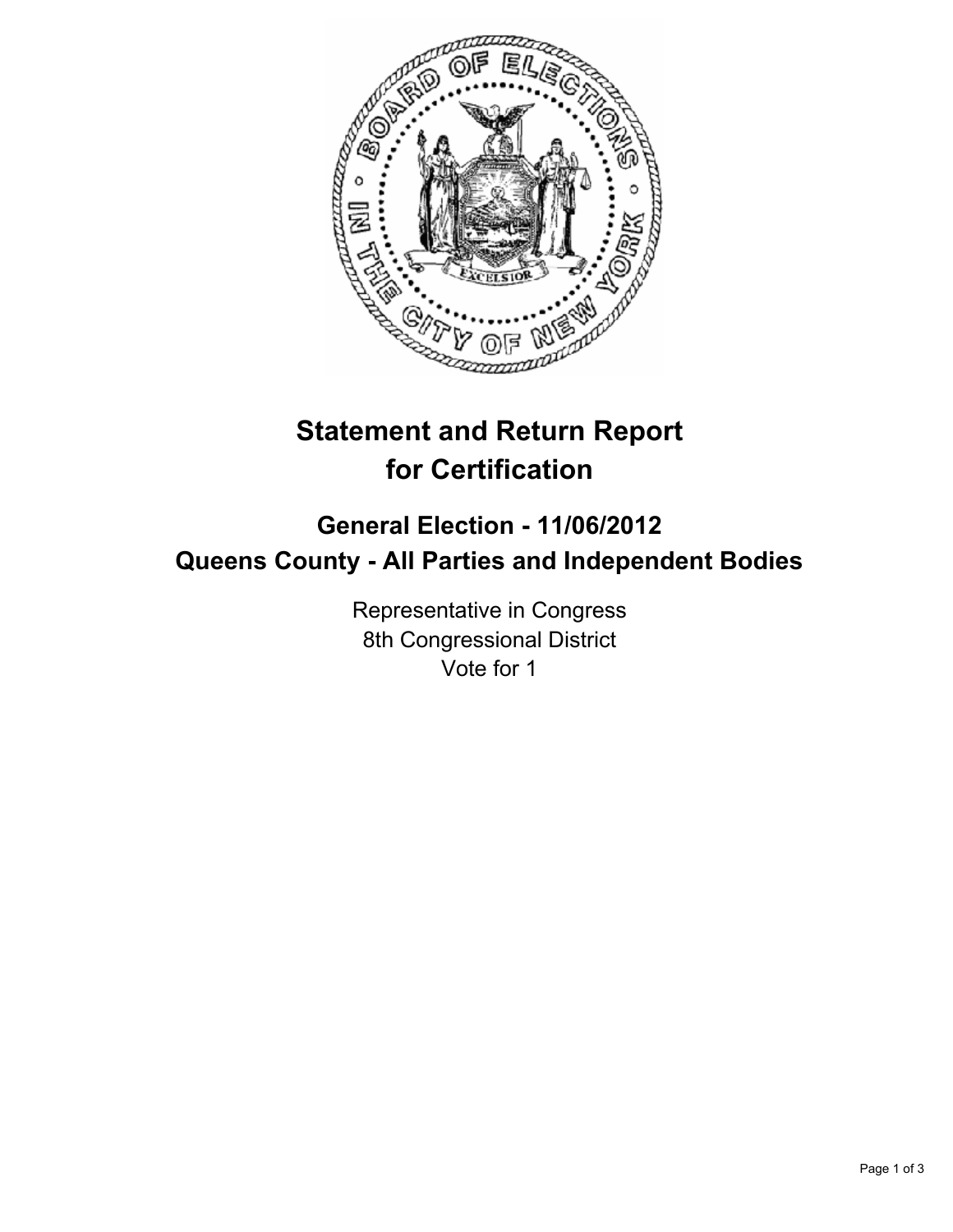

### **Assembly District 23**

| <b>PUBLIC COUNTER</b>                                    | 9,886          |
|----------------------------------------------------------|----------------|
| <b>EMERGENCY</b>                                         | 0              |
| ABSENTEE/MILITARY                                        | 330            |
| <b>FEDERAL</b>                                           | 39             |
| <b>SPECIAL PRESIDENTIAL</b>                              | 0              |
| <b>AFFIDAVIT</b>                                         | 1,939          |
| <b>Total Ballots</b>                                     | 12,194         |
| Less - Inapplicable Federal/Special Presidential Ballots | $\mathbf{0}$   |
| <b>Total Applicable Ballots</b>                          | 12,194         |
| HAKEEM S. JEFFRIES (DEMOCRATIC)                          | 5,264          |
| ALAN S. BELLONE (REPUBLICAN)                             | 3,222          |
| ALAN S. BELLONE (CONSERVATIVE)                           | 365            |
| HAKEEM S. JEFFRIES (WORKING FAMILIES)                    | 204            |
| COLIN M. BEAVAN (GREEN)                                  | 99             |
| ALAN S. BELLONE (WRITE-IN)                               | 1              |
| DIANE HAUSSERMANN (WRITE-IN)                             | $\overline{2}$ |
| ERIC ULRICH (WRITE-IN)                                   | 1              |
| JOE ADDABBO (WRITE-IN)                                   | 1              |
| UNATTRIBUTABLE WRITE-IN (WRITE-IN)                       | 4              |
| <b>Total Votes</b>                                       | 9,163          |
| Unrecorded                                               | 3,031          |

### **Assembly District 38**

| <b>PUBLIC COUNTER</b>                                    | 50 |
|----------------------------------------------------------|----|
| <b>EMERGENCY</b>                                         | 0  |
| <b>ABSENTEE/MILITARY</b>                                 | 0  |
| <b>FEDERAL</b>                                           | 0  |
| SPECIAL PRESIDENTIAL                                     | 0  |
| <b>AFFIDAVIT</b>                                         | 46 |
| <b>Total Ballots</b>                                     | 96 |
| Less - Inapplicable Federal/Special Presidential Ballots | 0  |
| <b>Total Applicable Ballots</b>                          | 96 |
| HAKEEM S. JEFFRIES (DEMOCRATIC)                          | 53 |
| ALAN S. BELLONE (REPUBLICAN)                             | 3  |
| ALAN S. BELLONE (CONSERVATIVE)                           | 0  |
| HAKEEM S. JEFFRIES (WORKING FAMILIES)                    | 2  |
| COLIN M. BEAVAN (GREEN)                                  | 0  |
| <b>Total Votes</b>                                       | 58 |
| Unrecorded                                               | 38 |